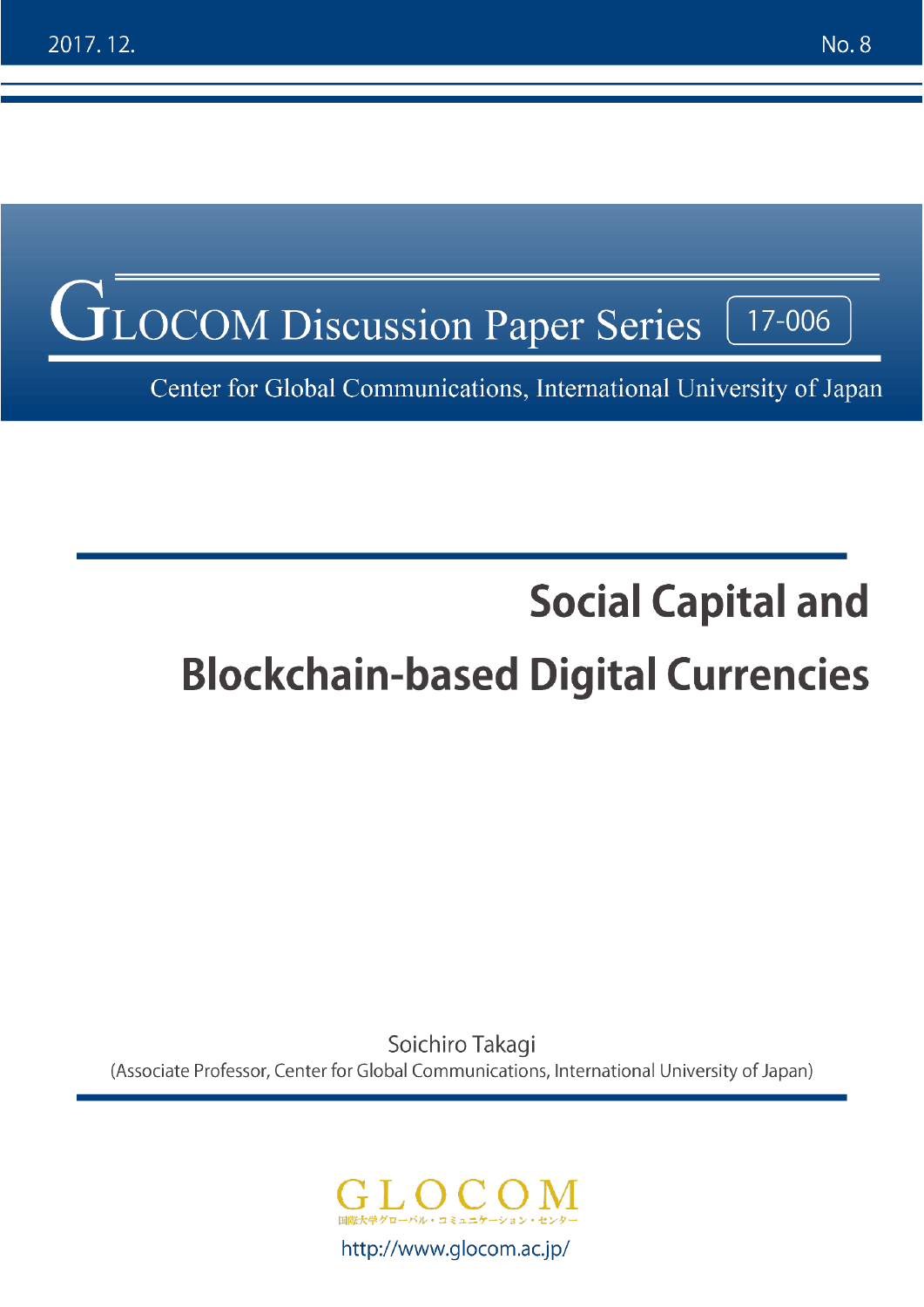GLOCOM DISCUSSION PAPER No.8(17-006) published by GLOCOM December, 2017 Publisher Toru Maegawa Chief Editor Shinichi Yamaguchi Editorial Board Soichiro Takagi, Shinpei Toyofuku, Masahiko Shoji, Takafumi Nakanishi Editorial Office Kumiko Ando, Yuuki Takeda

> Center for Global Communications, International University of Japan Harks Roppongi Bldg. 2nd Floor 6-15-21, Roppongi, Minato-ku, Tokyo 106-0032, Japan Tel: 03-5411-6677 FAX: 03-5412-7111 URL: http://www.glocom.ac.jp/

All opinions expressed in this paper are the author's own and do not reflect the official views of GLOCOM.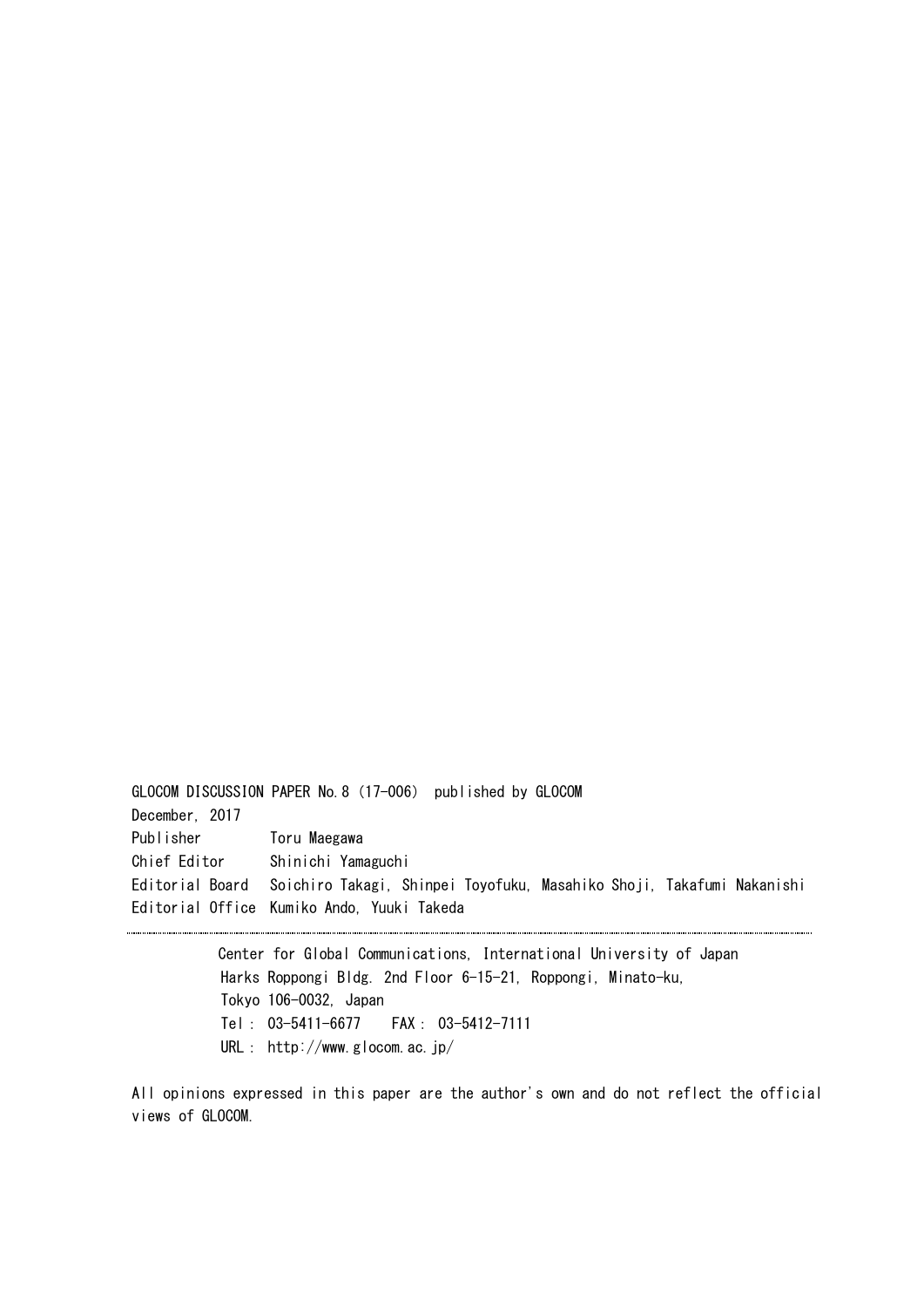## **GLOCOM Discussion Paper Series 17-006 2017. 12. Social Capital and Blockchain-based Digital Currencies**

#### **Soichiro Takagi**

(Associate Professor, Center for Global Communications, International University of Japan)

## **Abstract**

Blockchain technology has provided a new way of managing a community and the collective action of stakeholders which are not governed by authorities. On the other hand, social capital also plays the critical role to make community to function. This paper tries to reveal the hidden impact of blockchain technology on social capital, and how blockchain technology can help promote communities. This paper proposes the framework to assess the impact of blockchainenabled services on social capital, and examine three case studies: local currency, token issuance by individuals, and Bitcoin split. From these exploratory analyses, it is inferred that the impact depends on the design of the services, and the positive impact on social capital would be more expected when the tokens are separated from capitalization based on fiat money and less focused on the direct economic returns.

#### **Keyword** Blockchain, Social Capital, Digital Currency, Bitcoin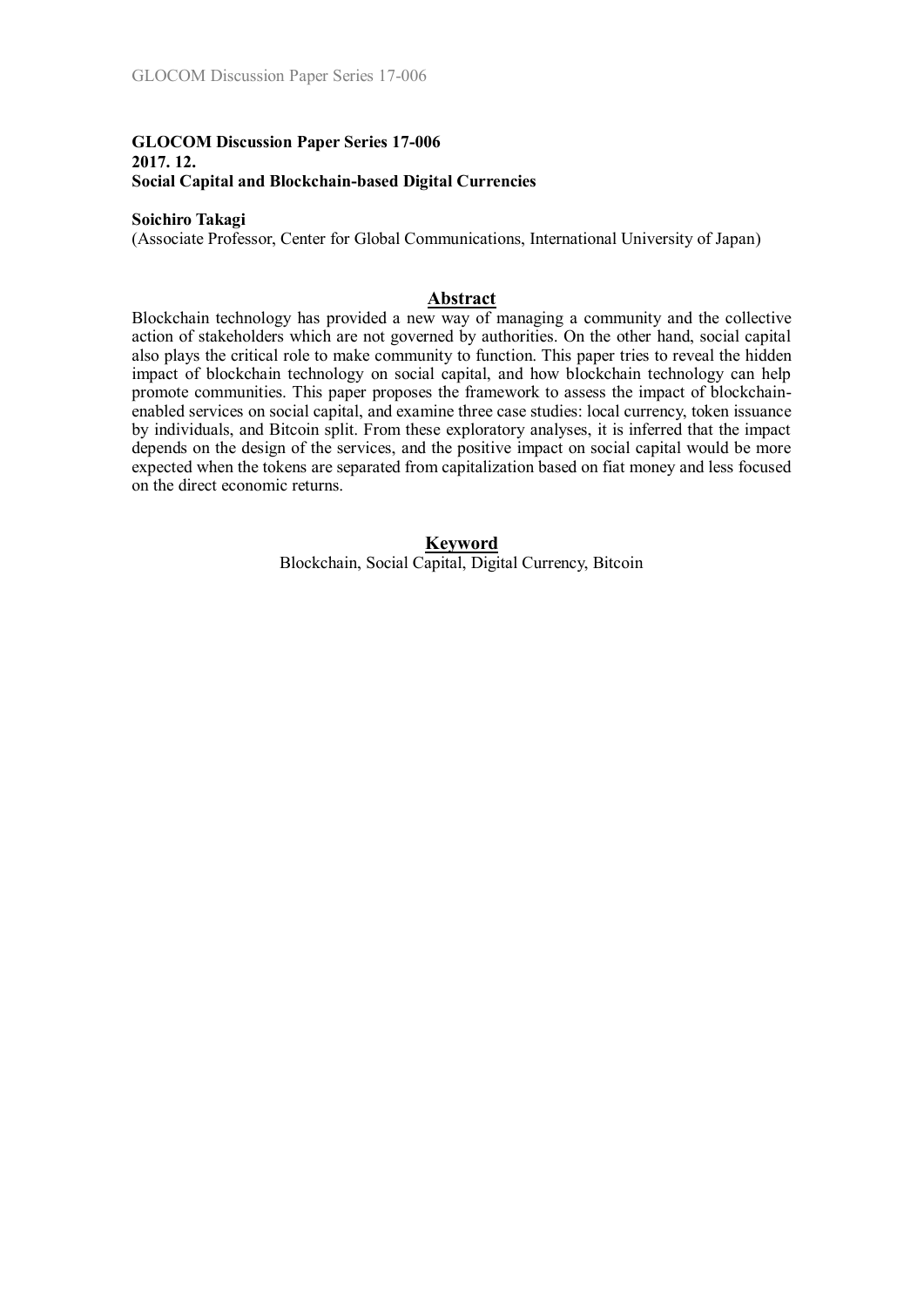## **1. Blockchain-based Digital Currencies and Community Building**

Blockchain technology was invented in the context of enabling a digital currency, Bitcoin. This technology has a significant importance to maintain the tamper-proof security of ledgers by anonymous participants who are participating in the network rather than by a central authority which control the stakeholder's actions. In other words, blockchain technology has provided an important innovation as a way of managing community and collective action of stakeholders which are not governed by authorities.

In case of Bitcoin, blockchain technology enables a coordinated action of "miners" through the token issuance which incentivizes them to manage ledgers, check transactions, and verify blocks which were made by other miners. Tokens also play important roles in other services using Blockchain technology, such as shared stakes whose capitalized value indicates the collective value of the community.

Tokens also play a role to coordinate the competition among participants. In Bitcoin, miners compete each other to get a newly created Bitcoins as a reward of managing ledgers. In terms of managing the software function, mining capacity, which is the performance to successfully "mine" the blockes, play an important role as a voting power for decision making. As seen in these examples, blockchain technology is not a mere enabler of new currency, but also a new mechanism for managing community and coordinating collective actions.

On the other hand, social capital is another factor which affects the effectiveness of communities and collective actions. Social capital is characterized by trust, norm of reciprocity, and network, and widely analyzed as a hidden factor for why one community works and the other doesn't. Basically social capital reflects the continuous and dense interactions of people in the community. Because blockchain technologies provide a new way to manage people's interactions, the technology would have a significant impact on the social capital.

However, people's interactions which are mediated by blockchain and digital currencies are not simple and have multiple aspects as seen above. Hence, the impact of blockchain on social capital would not be straightforward. Therefore, this paper tries to reveal the hidden impact of blockchain technology on social capital, and how blockchain technology can help promote communities through conceptual argument and analyses with cases. In particular, this paper tries to explore how blockchain-based digital currency is related to social capital, and whether it increases or decreases social capital, and if it has a positive effect, what kind of uses of digital currencies can help community social capital. The following sections propose the framework to discuss these points, and examine three case studies to verify the effectiveness of the framework.

#### **2. Social Capital**

The term of social capital is used in a variety of context and its definition has been one of the sources of argument among scholars in the field such as sociology and economics. As Scrivens and Smith (2013) extensively investigated in their report of OECD, there is a wide divergence in the meaning and context for which the term social capital is used. Classical view of social capital focuses on the individuals' asset to access the human network to survive in their professional career as shown in Pierre Bourdieu (Bourdieu 1984). James Coleman takes the similar approach to consider social capital primarily as a resource for individuals, but considered it also as a public good and the capital which has the positive externality (Coleman 1988, Scrivens and Smith 2013).

On the other hand, there is a view on social capital as a shared norms rather than human connections. Fukuyama (2001) defines it as "social capital is an instantiated informal norm that promotes co-operation between two or more individuals" (p.1). Taking both of the networks and norms together, Robert Putnam takes a view of social capital more as a public good, defining it as "connections among individuals – social networks, and the norms of reciprocity and trustworthiness that arise from them" (Putnam 2000, p.19). The Putnam's view to consider social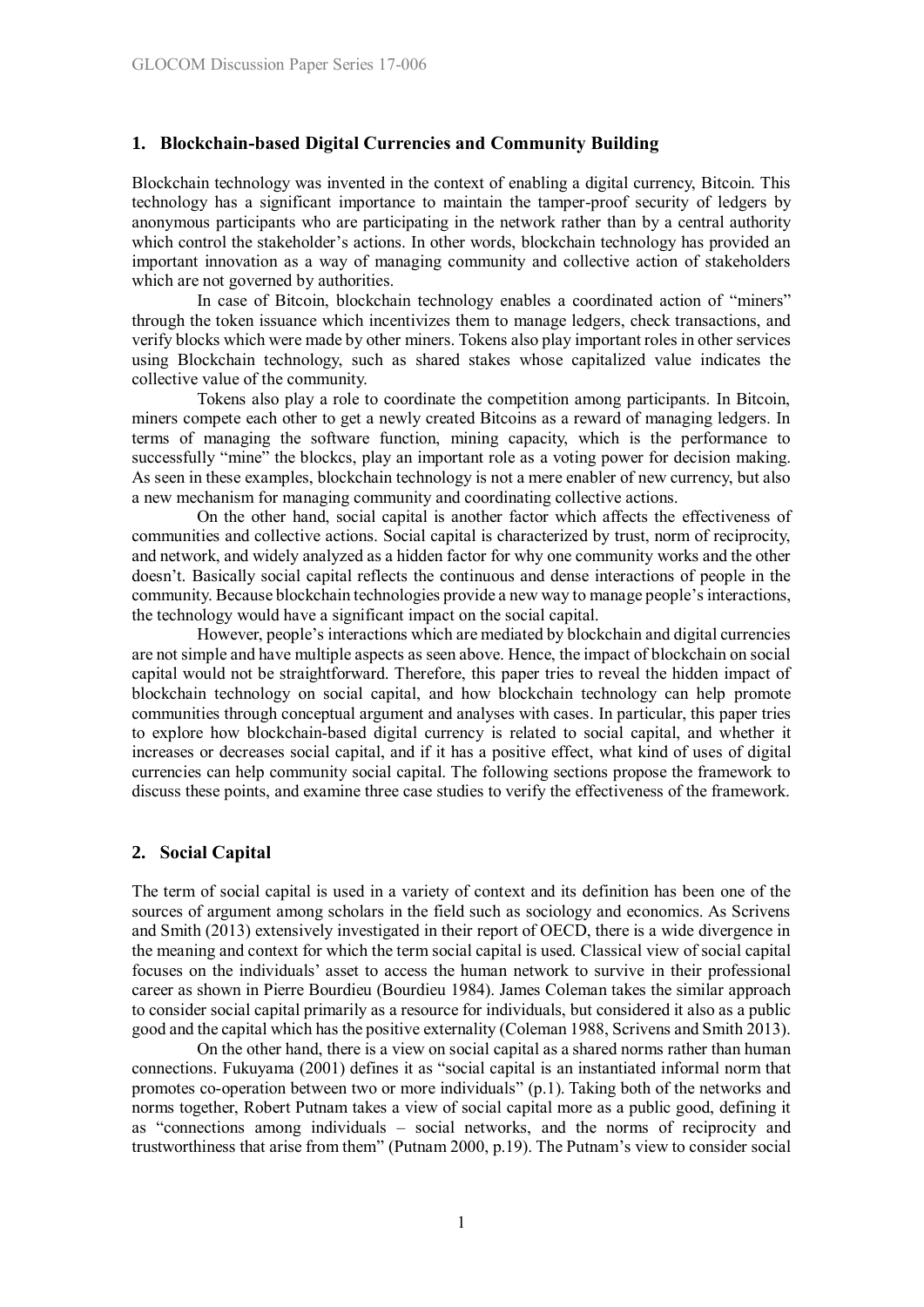capital as not mere connections but also norms such as trust and reciprocity has been widely accepted, such as seen in OECD's definition as "networks together with shared norms, values and understandings that facilitate co-operation within or among groups" (OECD 2001, p.41). Considering the widely accepted definition of Putnam (2000) and the importance of norms and trust in the consensus on software management, this paper proceeds the discussion based on the definition of Putnam (2000) and OECD (2001).

Among the characteristics of social capital, there are two important aspects that should be taken into consideration in the discussion on the impact of digital currency. The first is *externality*. Usually social capital refers to the external and positive impact which derives from economic transaction. It is not the summary of direct economic transaction such as buy and sell, but rather a spill-over from people's interaction including economic transactions, and those spillovers are considered as social capital that should benefit those who are not directly involved in the previous transactions. In the digital currency's perspective, social capital is not the sum of transaction made from Bitcoin, but rather spill-over which should derive from those transactions. Therefore, *externality-focused* activity, rather than capitalized transactions, is important to accumulate social capital. In the digital currency's context, *externality-focused* property is related to whether the token is bought and sold solely for gaining a capital gain and exchange for other goods, or traded aiming to have an indirect benefit by owning the token.

The second aspect is *involvement of people's action and perception*. Because social capital is based on the people's perception and expectation on others such as trust and norms, a mere structure of network and automated transactions will not contribute to accumulate social capital. For example, the fact that one's computer is connected to billions of other computers via the Internet does not create a large amount of social capital. Instead, if people interact with others using the Internet such as by discussing and transacting each other, those actions possibly contribute to the accumulation of social capital. From digital currency's context, automated payment and transactions using Bitcoin will not necessarily contribute to social capital. In contrast, if people make a conscious payment to buy and sell goods using Bitcoin with the intention to support the counterparty, and invest in a project using ICO (Initial Coin Offering) aiming to support the project, it will have some external effect in terms of trust, norm, and network<sup>1</sup>.

In summary, the following discussion is based on the framework shown in Figure 1. This framework represents hypothetical relationship between the attributes of the use of digital currency and its impact on social capital. Attributes of *Externality-focused use* and *involvement of people's action and perception* regarding the use of digital currency play important roles to raise social capital.

-

<sup>1</sup> It is worthwhile to note that there is a proposed way to internalize the external value (social capital in this context) into the value of currency, such as PICSY (Suzuki, 2013). PICSY, one of the forms of digital currency, though it is not based on blockchain technology, tries to sum up the people's contribution through transaction, and give people based on their contribution through currency. However, the argument of the following section is based on the perception that some external value is accumulated though transactions in the economy.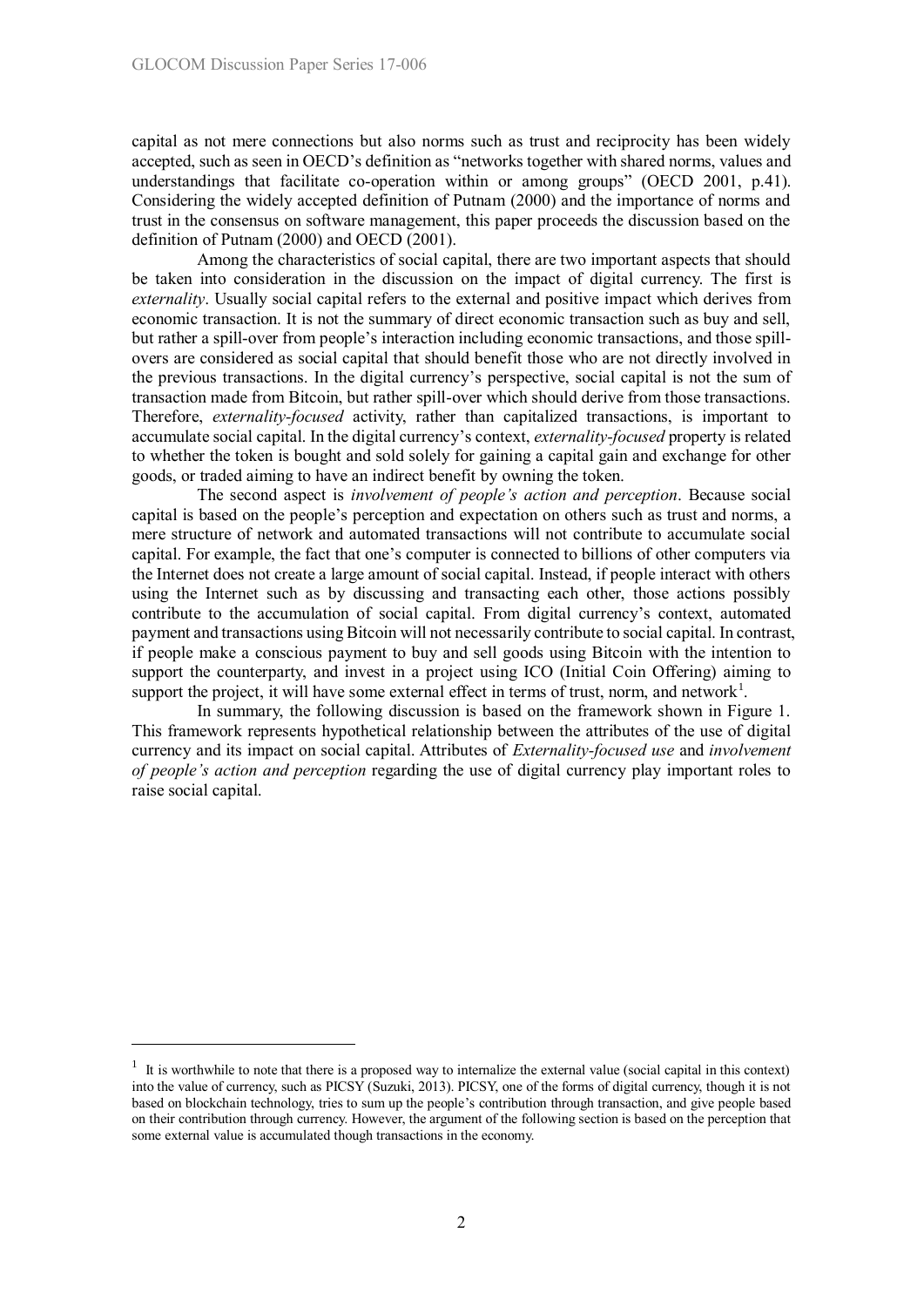

Figure 1. Relationship between digital currency and social capital

The following sections examine the case studies depending on the abovementioned framework. Each case is unique and different to each other, but the analysis of three cases would shed light on the hidden aspects of digital currency.

#### **3. Case study 1: Moeka**

Moeka is an experimental digital currency that is designed to vitalize local community (Takagi et al.,  $2017)^2$ . The basic concept of this project is to raise the value of local community by promoting the communication among residents. To stimulate the incentives for people to communicate each other, Moeka (its unit is Moe) is issued based on the peoples' action to communicate to other people. Resembling to Bitcoin, which is issued by the miners' action to contribute to maintain its ledger, Moeka is issued by peoples' contribution to raise the value of community by their action to talk to each other<sup>3</sup>.

Its proof of concept was conducted in Aizu-wakamatsu city in Japan in November 2017, in one-day event. In this experiment, people used the currency in two forms: one was to bet on a raffle to get Moeka goods; the other way was to buy goods such as coffee, popcorn, and cocoa directly. In this one-day event, a total of 160 users registered for using Moeka, and 774 payments were made in total. At the time of this event, Moeka has no value against to Japanese Yen or US Dollars, but it is supposed that if people continue to use it as a mean of exchange, the value of Moeka should be capitalized and exchanged with other currencies, so that it would have a wider opportunity to be used as a currency.

Moeka is designed to stimulate the communication among residents, therefore, its use is intended to have strong external effect other than economic transaction to buy and sell goods. It also obviously involves people's action in the form of conscious communication. Additionally, it is implicitly expected that the more communication will increase the amount of the currency owned by the people, and the more use of Moeka in the local community as a means of transaction will raise the value of the currency. In other words, Moeka is the collective asset of the community, and its value can be raised by residents' action. This design can raise the norms of reciprocity, and the communication which is promoted by the token issuance will increase the trust and social network in the community. In these ways, Moeka clearly contributes to increase social capital of the community.

-

 $2\degree$  The author acknowledge that the author also participated in designing this project.

<sup>&</sup>lt;sup>3</sup> On the detail of technical implementation, see Takagi et al. (2017).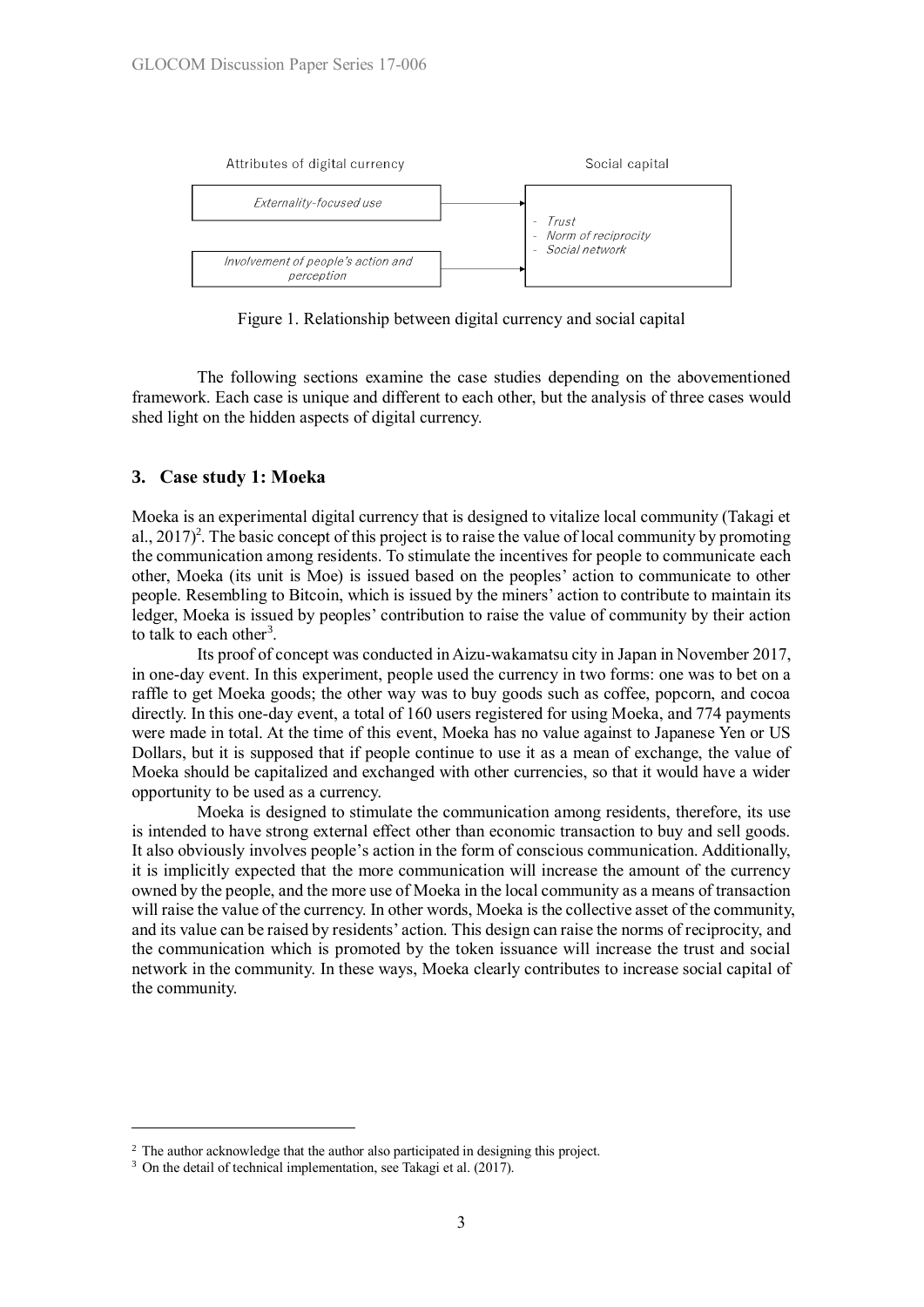#### **4. Case study 2: VALU**

VALU $<sup>4</sup>$  is the platform for individuals to issue their own tokens, which was launched on May</sup> 3<sup>1st</sup> 2017. Using the platform, anyone can issue their own coin (VA token) whose initial market cap is calculated by the platform based on the social network such as Facebook. Individuals can sell their own token to other VALU members, such as selling 100 tokens among 1,000 total tokens. Other members can buy and sell the tokens in the platform using Bitcoin, therefore, the tokens are capitalized from the beginning and can fluctuate depending on the supply and demand of the VA tokens.

This service is intended to enable the mechanisms so that people can support other individuals who are pursuing a certain activity, therefore, it resembles to crowdfunding. However, the difference is that any members can buy and sell issuers' tokens, and the total value of the token of the issuer can be increased or decreased, through market mechanisms and also expectation on the future value which is based on the issuers' activity. From buyer's perspective, they own a certain "stakes" of other people, expecting its value will rise in the future, because of the issuer's activity. It is similar to ICO (Initial Coin Offering), but conducted by individuals rather than companies.

After the launch, VALU attracted a significant attention of users. Some users got a support from others on the social activities, and others issued tokens which are bought and traded intensively with the expectation on the price surge. There is a continual discussion on the legality and consumer protection regarding such services<sup>5</sup>.

Original intention of VALU is to help peoples' will to support others<sup>6</sup>, and buying others' tokens would have increased external impact such as trust and reciprocity. However, because its tokens are exchangeable with others and also to Bitcoin, it is easy for users to be attracted to make profit rather than supporting others. This makes the users more focused on economic gain rather than external impact. This smaller *Externality-focused use* might lead to smaller impact on social capital than expected, particularly on the trust and the norm of reciprocity. On the other hand, it is observed to have an effect to create social network by owning others' token.

#### **5. Case study 3: Bitcoin Mining and Split**

The third case is the split of Bitcoin that happened in August 2017. This is the issue of how to reach consensus on the update of software for operating Bitcoin. There are many stakeholders around Bitcoin, such as miners, developers, users, exchange operators, etc. As the general framework, developers propose the upgrade of software, and miners, who are taking charge of managing the ledger, have the right to vote for the proposals. Therefore, making consensus among miners is critical for the smooth upgrade of the function.

After the long discussion to solve the scalability challenge<sup>7</sup> of Bitcoin, three major solutions were proposed. The first is BIP (Bitcoin Improvement Proposal) 91, which proposed the reduction of the size of transactions by the method of "Segwit", and also the increase of block size to 2MB. BIP 91 also proposed the method to reach consensus which is similar to voting. When more than 80% of blocks signal the support for Segwit during about 2.5 days, any blocks onwards which do not support Segwit are considered invalid. These signals are embedded into

-

<sup>6</sup> https://valu.is/terms

<sup>4</sup> https://valu.is/

<sup>5</sup> For example, Taro Aso, the Minister of Finance of Japan, said it is important to protect consumer as well as promoting new services regarding VALU. See https://www.nikkei.com/article/DGXLASFL15HAT\_V10C17A8000000.

<sup>7</sup> Bitcoin could process only 7 transactions per second, which was considered too small given the increasing demand as a remittances and payments.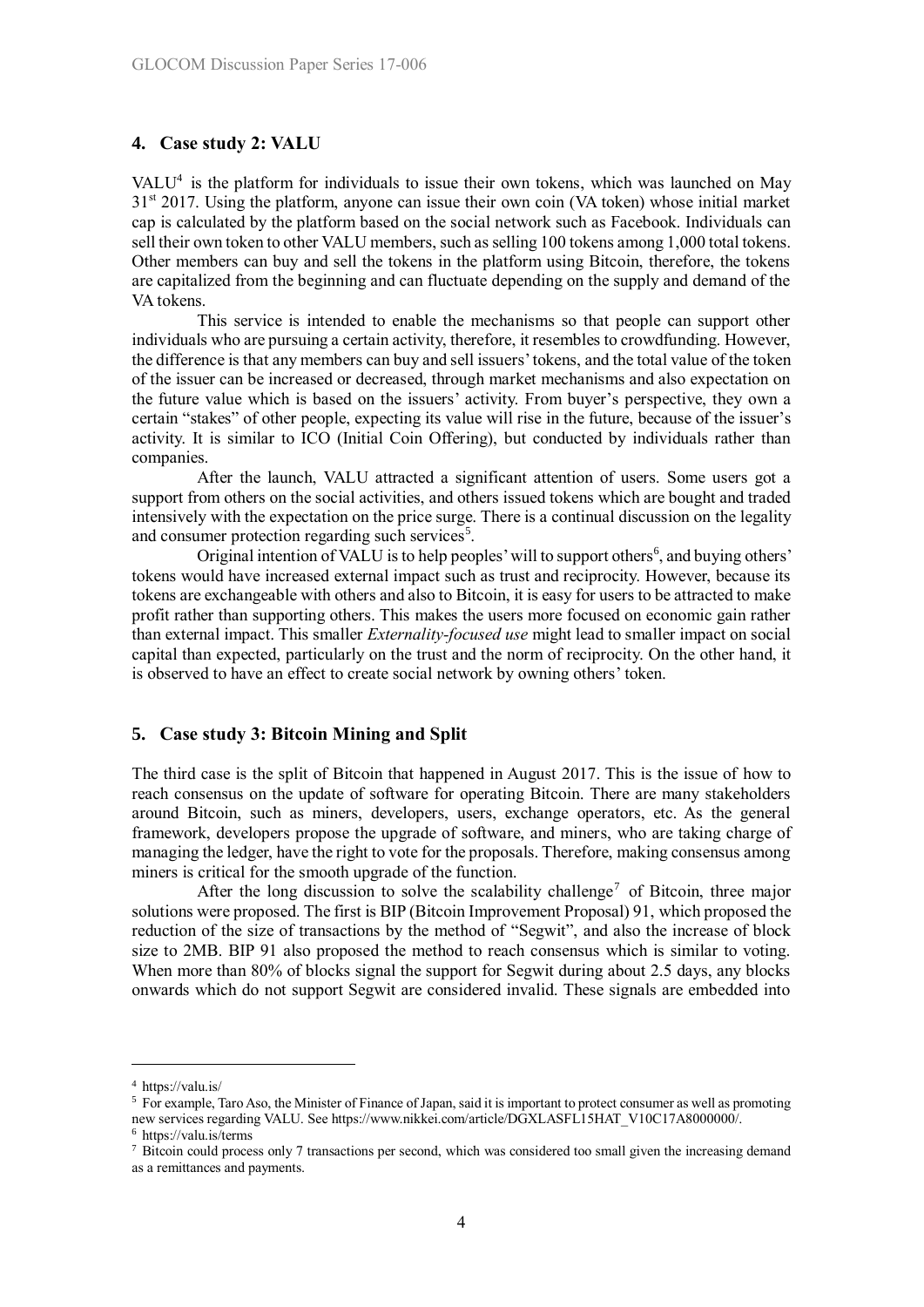blocks by miners. This proposal is based on miners' consensus that was reached in the face-toface meeting at New York City<sup>8</sup>, therefore, called as "NY consensus".

The second proposal is BIP148, which includes Segwit but no increase of blocks size. However, the more significant difference from BIP91 is that BIP148 does not require the consensus by voting. Instead, BIP148 tried to automatically enact Segwit by ignoring blocks which do not support it. BIP 148 set the date of implement of the proposal to August  $1<sup>st</sup>$ , 2017. If this was implemented, Bitcoin would have split to those with Segwit and those without it. If BIP 91 obtained the support by the majority, BIP148 is dismissed because Segwit is already included in BIP91.

The third proposal was Bitcoin Cash, which intends to expand the block size to 8MB. This proposal also tried to automatically enact the expansion of block size on August  $1<sup>st</sup>$ , 2017. If this happens, Bitcoin would also have split to those which support 8MB and those not.

As a result, enough signals were found for supporting the first proposal BIP91 at the end of July, BIP148 was dismissed. However, Bitcoin Cash was not affected by this decision, and the split actually occurred on August  $1<sup>st</sup>$ , 2017. Currently both of Bitcoin and Bitcoin Cash are in operation and the both are traded with fiat currencies.

This story tells the failure to reach consensus among miners. Miners are holding same tokens (Bitcoin) that were obtained as a reward of managing ledgers, but their holding of Bitcoin is motivated by the direct profitability of investing in Bitcoin mining and its rewards, and its external effect was not taking a large part of their motivation. Additionally, their acquisition of Bitcoin was automatically given by the protocol of Bitcoin mining, so people's interactions were not explicitly involved in the mining process. As a result, Bitcoin mining has not contributed to accumulating social capital. NY consensus suggested a hint of social capital among miners, but this was not sufficient to reach global and collective actions. The split of Bitcoin is partly due to the lack of social capital among miners, and partly due to the lack of structural mechanisms to enforce a single solution to all members.

## **6. Conclusion**

-

This paper analyzed how a use of digital currency contributes to building social capital by examining case studies using the proposed framework. A summary of these cases is shown in Table 1.

| Cases                 | Attributes of digital currency |                 | Contribution to Social Capital |             |         |
|-----------------------|--------------------------------|-----------------|--------------------------------|-------------|---------|
|                       | Externality-                   | Involvement of  | Trust                          | Norm of     | Social  |
|                       | focused use                    | people's action |                                | Reciprocity | Network |
|                       |                                | and perception  |                                |             |         |
| Moeka Mining          | High                           | High            | High                           | High        | High    |
| <b>VALU</b>           | Low                            | High            | Medium                         | Medium      | High    |
| Investing             |                                |                 |                                |             |         |
| <b>Bitcoin Mining</b> | Low                            | Low             | Low                            | Low         | Medium  |

Table 1. Summary of case studies

In Moeka case, its issuance involves the externality regarding peoples' conscious communication. This would have lead to higher social capital. On the other hand, investing in VALU has less externality, and is more focusing on the direct return on investment. Therefore, its impact on social capital would have been smaller than expected. In Bitcoin mining, incentives to participate in

<sup>&</sup>lt;sup>8</sup> For detail, see https://medium.com/@DCGco/bitcoin-scaling-agreement-at-consensus-2017-133521fe9a77 and https://www.coindesk.com/coindesk-explainer-bitcoin-bip-91-implements-segwit-avoiding-split/.